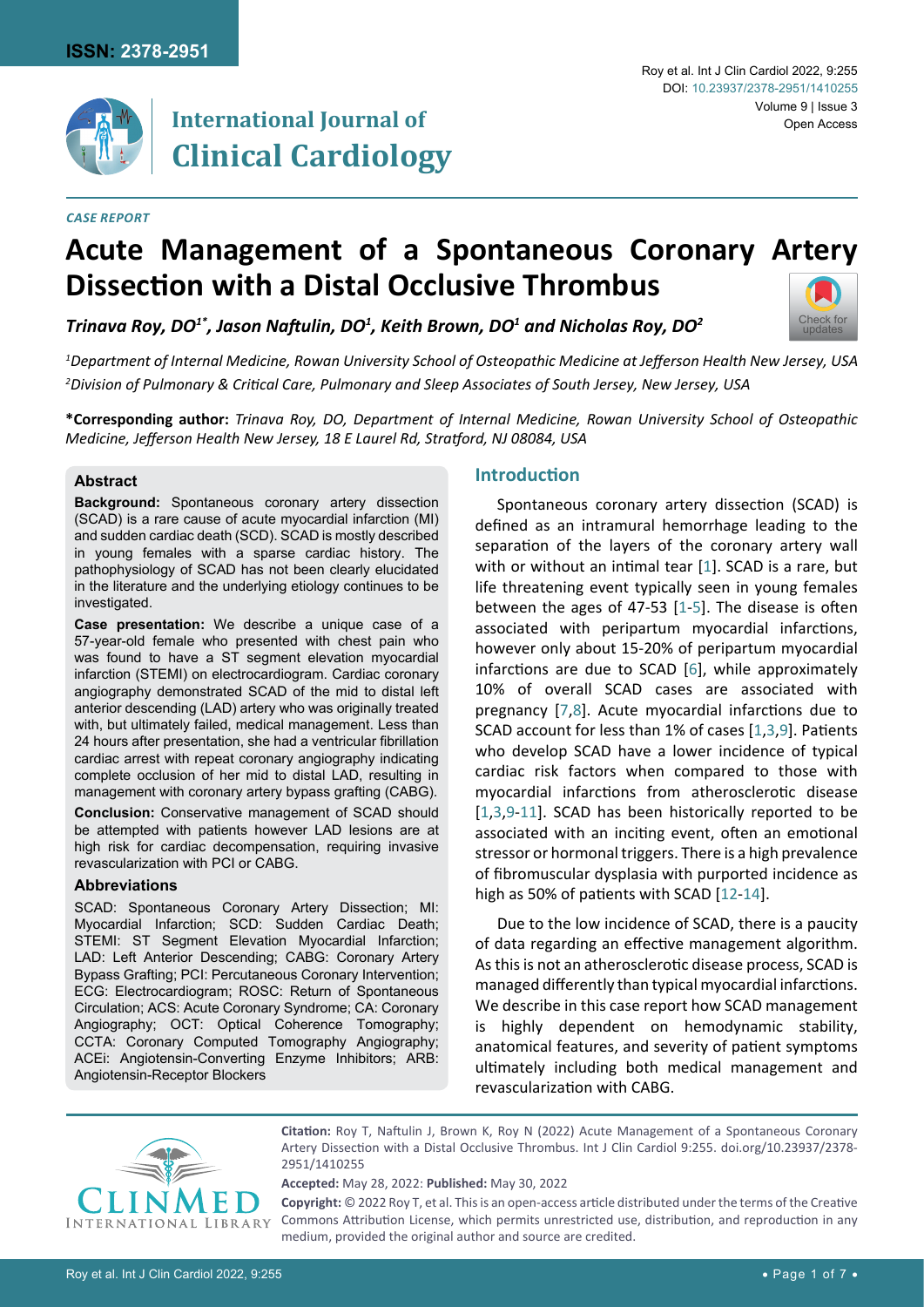## **Case Report**

<span id="page-1-0"></span>Ĩ

The patient is a 57-year-old female with a past medical history of paroxysmal supraventricular tachycardia, hypertension, and hyperlipidemia who presented to the emergency department with one hour of substernal chest discomfort that radiated to both arms. Electrocardiogram (ECG) demonstrated ST elevation in the anterior and inferior leads with lateral reciprocal changes. She was taken for an emergent coronary angiography, which demonstrated a dissection of the mid to distal LAD artery [\(Figure 1](#page-1-0)). In the cath lab, the patient had TIMI II flow and was treated with intracoronary nitroglycerin and diltiazem, which complete resolution of symptoms ([Video 1](https://clinmedjournals.org/articles/ijcc/ijcc-9-255-video-1.mp4)). She was managed post-procedure in the intensive care unit with a heparin infusion, aspirin, clopidogrel, nitroglycerin, metoprolol, atorvastatin, olmesartan, and hydrochlorothiazide. Echocardiogram at that time demonstrated normal to mild decrease in left ventricular function with a left ventricular end diastolic pressure of 24 mmHg. With conservative management the patient was hemodynamically stable and asymptomatic after angiography. The following day, the patient had a sudden cardiac arrest with sustained ventricular fibrillation. Return of spontaneous circulation was achieved after 1 milligram of IV epinephrine and one defibrillation with

150 J. Given the brevity of ACLS, she did not require intubation as she regained consciousness immediately after the event. ECG post-cardiac arrest demonstrated ST elevations in leads V2 to V4. The patient was emergently sent to the catheterization lab for repeat coronary angiography this time demonstrating an occluded LAD that was not amenable for revascularization due to distal occlusive thrombus and extensive dissection [\(Video 2\)](https://clinmedjournals.org/articles/ijcc/ijcc-9-255-video-2.mp4). Patient was treated with an emergent CABG of the left internal mammary artery to the LAD. Following surgery, the patient required two units of packed red blood cells, two units of platelets, and four units of fresh frozen plasma. The patient was stabilized and asymptomatic postprocedure and was discharged on postoperative day 5 with return to baseline function.

## **Discussion**

## **Epidemiology/etiology**

SCAD accounts for < 1% of all acute myocardial infarctions [[1](#page-4-0)]. Shah, et al. found that the prevalence of SCAD is between 0.1-1.1% [[15](#page-5-5),[16\]](#page-5-6). In addition, Antonutti, et al. found that SCAD accounts for 0.5% of sudden cardiac deaths [[17\]](#page-5-7).

Studies have demonstrated that SCAD is not typically associated with the prototypical risk factors of ACS including hyperlipidemia, hypertension, diabetes [\[16\]](#page-5-6).



**Figure 1:** A and B is the initial cardiac catheterization demonstrating a SCAD; C is the emergent cardiac catheterization after cardiac arrest demonstrating distal occlusive thrombus of the distal LAD due to SCAD; D illustrates an attempt at percutaneous coronary intervention with stenting which was unsuccessful.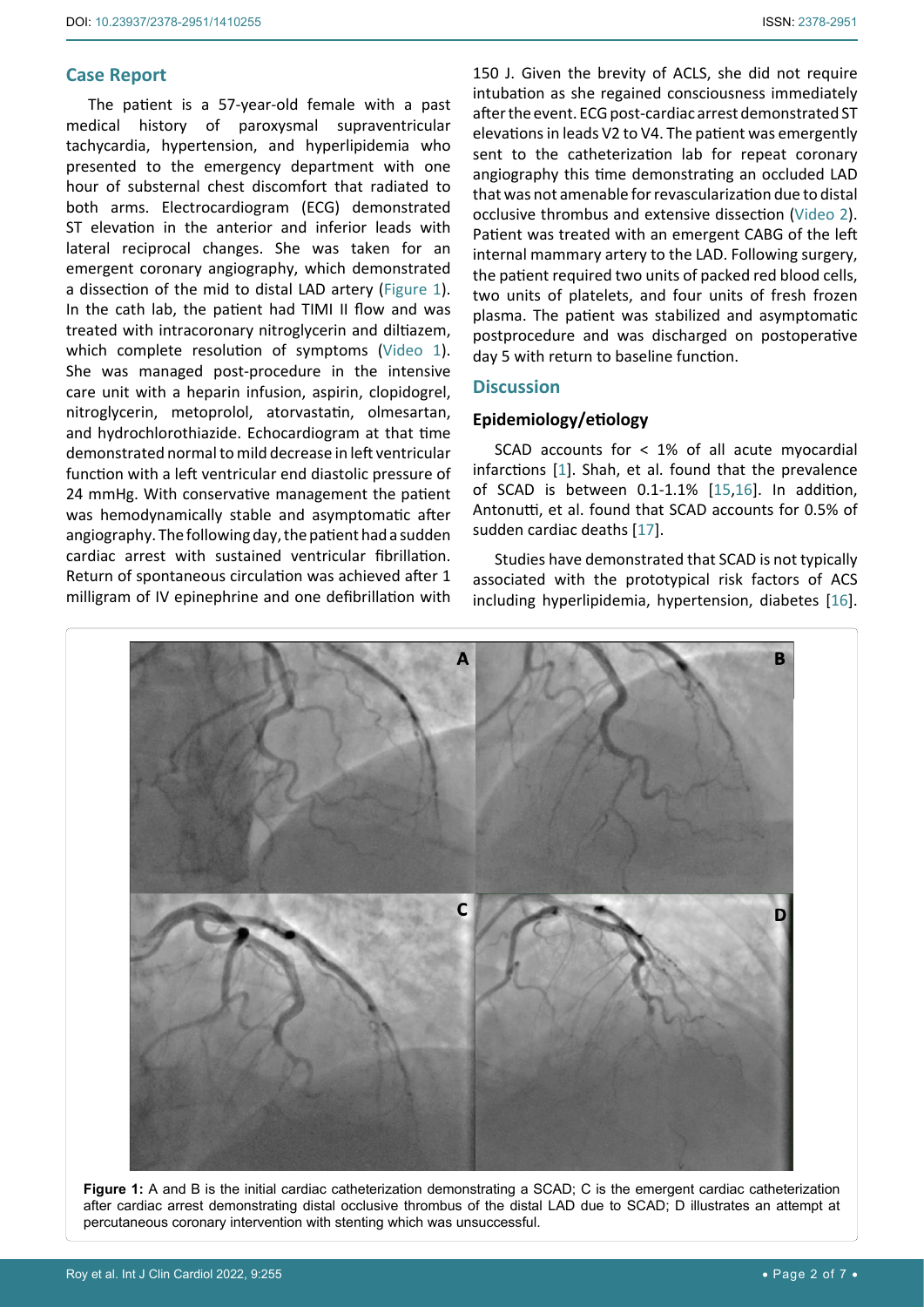Kim found that SCAD is associated with several risk factors including pregnancy and hormonal changes, emotional stress, physical stress, use of stimulant medications, illicit drugs, and inflammatory disorders such as systemic lupus erythematosus, Sarcoid, inflammatory bowel disease, and celiac disease [[1](#page-4-0)]. Shah, et al. were able to determine that atherosclerosis, vigorous exercise and coronary vasospasms are also risk factors for SCAD [\[1](#page-4-0),[16\]](#page-5-6).

SCAD can be divided into two pathologic subsets: 1. SCAD with an intimal tear and 2. SCAD with no intimal tear [\[18](#page-5-9),[19](#page-5-12)]. Studies have hypothesized that an intimal tear leads to bleeding into the vessel wall which in turn allows communication between a true lumen and false lumen resulting in compression of the true lumen by elevated pressures in the false lumen [\[19\]](#page-5-12). Conversely, SCAD without an intimal tear is hypothesized to develop a disruption of the vasa vasorum resulting in the formation of a hematoma producing an occlusion of the coronary lumen leading to an ischemic event [[19](#page-5-12),[20\]](#page-5-16).

#### **Diagnosis**

**Clinical features:** Lettieri, et al. demonstrated that SCAD manifests as a myocardial infarction in 90% of patients. Several studies have demonstrated that a ST elevated myocardial infarction is associated with 20 to 50% of cases [[1](#page-4-0),[2](#page-4-5),[21](#page-5-17),[22](#page-5-18)], while 3-5% of cases present with ventricular arrhythmia [\[1](#page-4-0),[2](#page-4-5),[21](#page-5-17)] and approximately 2% of cases will present in cardiogenic shock [\[21](#page-5-17)]. The chief complaint of patients presenting with SCAD is typically chest pain that radiates into the arm, neck or back, dyspnea and diaphoresis [\[1](#page-4-0),[23](#page-5-19),[24\]](#page-5-20). Tweet, et al. found that the majority of patients with SCAD present with ACS symptoms including chest pain radiating into the left arm, neck, back, epigastric pain, nausea, vomiting, diaphoresis or dyspnea [[25](#page-5-21),[26](#page-5-22)]. While SCAD manifests much like an MI, a high index of suspicion should be warranted despite normal troponin levels. Lindor, et al. elucidated that approximately 27% of initial troponin levels in patients with SCAD will be reported as normal [[24](#page-5-20)]. However, other studies have shown that cardiac enzymes are elevated in > 95% of cases [[2](#page-4-5),[11](#page-5-2),[25](#page-5-21),[26](#page-5-22)]. In addition to physical symptoms, Boulmpou, et al. found that precipitating stress factors including emotional tension or previous excessive physical activity are reported [\[25](#page-5-21)]. Saw, et al. showed that SCAD can be complicated by ventricular arrhythmias, cardiogenic shock or sudden death [\[2\]](#page-4-5). In summary, young women with symptoms of ACS with few or no risk factors should have a high index of suspicion for SCAD. According to a review done by Afzal, et al. early detection is imperative to manage SCAD and decrease the mortality and morbidity rates [\[16](#page-5-6),[27](#page-5-23)].

#### **Diagnostic tests/Imaging**

**Coronary angiography:** Gold standard diagnostic technique for SCAD is performing an emergent coronary

angiography (CA) [[1](#page-4-0),[10](#page-5-8),[16](#page-5-6),[18](#page-5-9),[28](#page-5-10),[29\]](#page-5-11). CA allows for the ability to assess the extent of the disease and potential for angioplasty [\[1\]](#page-4-0). Guragai found that CA allows for visualization of the characteristic signs of the conditions and that diagnosis is often supplemented by intracoronary/intravascular ultrasound [[28\]](#page-5-10).

The two patterns of SCAD--intimal tear vs. no intimal tear--can be identified by coronary angiography. SCAD initiated by an intimal tear can be visualized as multiple lumens, an intimal flap, or slow clearing of the contrast dye [[18](#page-5-9),[29\]](#page-5-11). SCAD with no intimal tear will present mimicking atherosclerosis, with hematoma formation manifesting as narrowing or occlusion of the coronary artery [[10](#page-5-8),[18](#page-5-9),[29\]](#page-5-11). While the gold standard diagnostic technique for SCAD is CA, oftentimes it can be missed and further diagnostic techniques can be utilized if the index of suspicion is high. Intravascular imaging, particularly optical coherence tomography, and coronary computed tomography angiography are utilized in cases where CA is non-diagnostic despite clinical suspicion [\[1](#page-4-0),[15\]](#page-5-5).

**Optical coherence tomography (OCT):** OCT is an advanced intravascular imaging system that allows for accurate visualization of the coronary artery wall with a high axial spatial resolution of 10-20 micrometers [\[1](#page-4-0),[10](#page-5-8),[19](#page-5-12),[30](#page-5-13),[31](#page-5-14)]. OCT is a rotating fiber-optic system with which infrared light can be detected and reflected within the tissue to create a high resolution detailed image of the coronary vessels. Kim, et al. found that use of OCT may avoid unnecessary and harmful intervention for SCAD, while providing an opportunity to tailor treatment for patients with SCAD [[1](#page-4-0)]. Alfonso, et al. performed a prospective study assessing the value of OCT and found that it was successful in ruling out diagnosis of SCAD with images that mimic SCAD and where angiography has limited value [[19\]](#page-5-12). OCT is useful in diagnosis of SCAD by allowing the visualization of the double-lumen morphology, identifying the entry tear, characterizing the circumferential and longitudinal extent of disease and branch involvement, and identifying the presence of an associated thrombus [\[10](#page-5-8),[19](#page-5-12)]. In addition, Kim elucidated OCT can identify true and false lumens, intramural hematomas, dissection flaps, fenestrations and entry tears connecting true and false lumens [[1](#page-4-0)].

Although OCT has several advantages in diagnostics of SCAD, it comes with a risk. According to Jackson, et al. 8% of patients undergoing OCT may develop associated complications including dissection extension, impaired flow after acquisition of imaging, iatrogenic dissection, and cannulation of false lumen [\[32\]](#page-5-15). Therefore, the gold standard of diagnosis remains CA. OCT is becoming a vital diagnostic modality when CA assessment is nonspecific or nondiagnostic in the setting of elevated clinical suspicion.

**Intravascular ultrasound (IVUS):** IVUS is an imaging modality that is utilized in SCAD. It has an axial resolution of 150 um which allows for the identification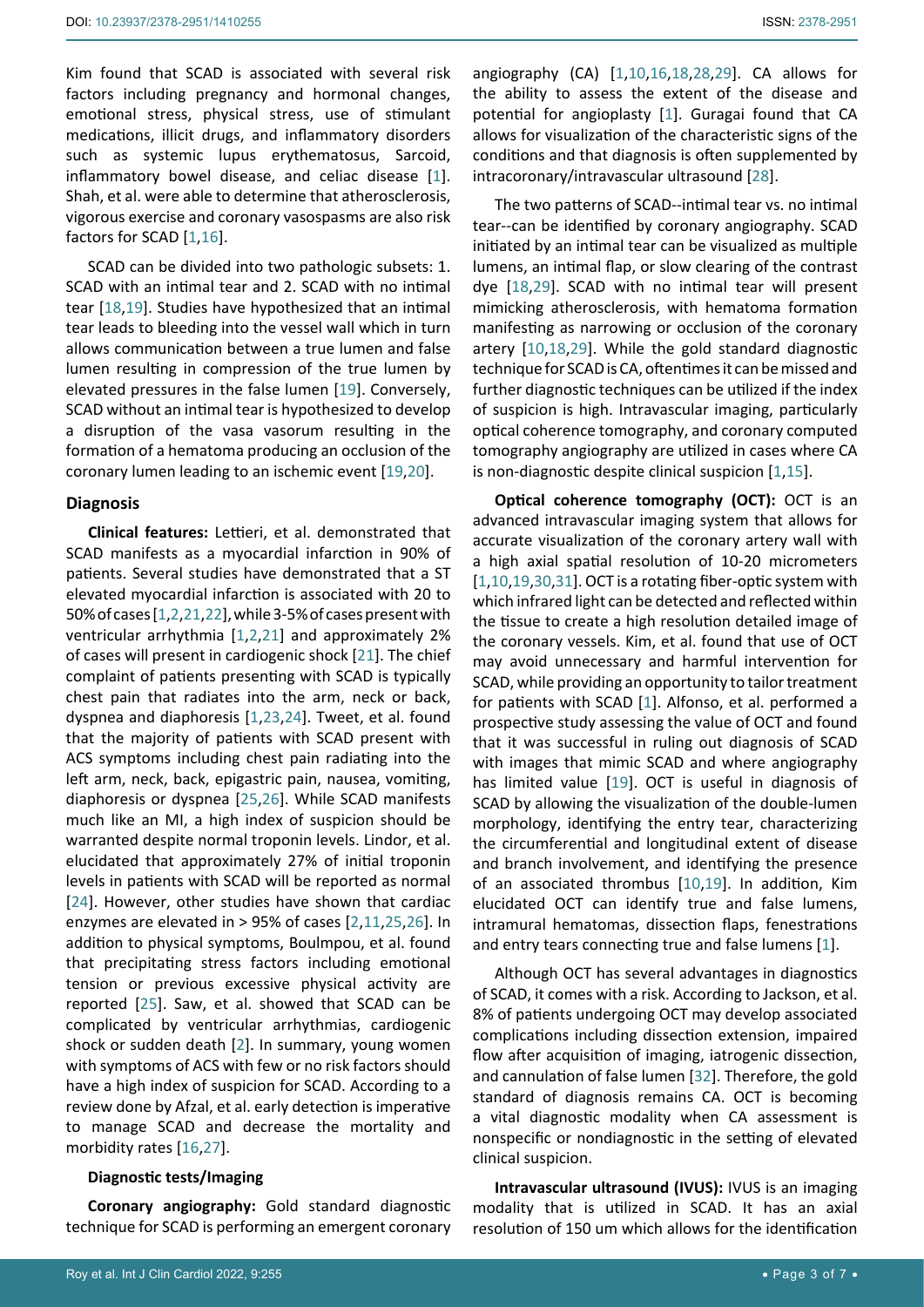management of SCAD.

of intraluminal thrombi, intramural hematoma, intimal tear and atherosclerotic plaque [\[33\]](#page-5-24). In comparison to OCT, IVUS has an increased depth of penetration and allows for visualization of all three layers of the vessel wall allowing for delineation of the true lumen from false lumen in SCAD [[34\]](#page-5-25). Additionally, the increased depth of penetration allows for improved visualization of the dissected segment even in the setting of larger arteries or in the presence of a thrombus [\[34](#page-5-25)]. While IVUS certainly is advantageous in diagnosis of SCAD, its limitation is poor spatial resolution which deems it unreliable in identifying the site of communication between true and false lumen [\[35\]](#page-5-26). According to Paulo, et al. this flaw is mitigated through the utilization of combined OCT and IVUS imaging for the evaluation and

**Coronary computed tomography angiography (CCTA):** CCTA is a noninvasive diagnostic modality that can be utilized to diagnose SCAD most commonly in the setting of uncertain CA [[1](#page-4-0),[10](#page-5-8),[15\]](#page-5-5). CCTA can be used to visualize dissection flaps, stenoses, and intramural hematomas [[1](#page-4-0),[36\]](#page-5-27). In addition to being able to visualize the details of the SCAD, CCTA allows for an evaluation of the coronary vessels without the risk of complications including dissections, arrhythmias, myocardial infarction and femoral artery injury that can occur with CA and OCT [\[37\]](#page-5-28). While CCTA has the advantage of being noninvasive, it has limitations. Atherosclerotic plaques that have not calcified may appear as intramural hematomas and the limited resolution for small vessels prevents accurate visualization of the distal portion of the coronary vessels, which are most commonly affected by SCAD leading to a high rate of false negative studies [\[38](#page-5-29),[39](#page-6-1)]. A common population affected by SCAD includes pregnant females, for which CCTA would result in induction of radiation for both mother and highly developmental fetus making CCTA relatively contraindicated [[10](#page-5-8)].

## **Management**

Management of SCAD is different from the management of atherosclerosis due to 3 major factors which are the underlying pathological features, the challenge of PCI, and the majority of medically treated SCAD demonstrated angiographic evidence of healing over time [\[1\]](#page-4-0). Due to the limited incidence of SCAD, there is a paucity of randomized control trial (RCT) data surrounding the appropriate treatment model for SCAD. Treating a patient with an acute MI due to SCAD with medical therapy or revascularization is dependent on several factors making it a complex decision [[1](#page-4-0)]. Clinical status, vascular territory at risk, and degree of stenosis of the affected vessel are aspects to consider when deciding between the two. Multivessel proximal dissections, left main or left anterior descending artery involvement are considered high risk features warranting a discussion of surgical intervention [[15](#page-5-5),[33](#page-5-24),[40\]](#page-6-2). In addition patients

with hemodynamic instability, shock or life threatening arrhythmias are considered for immediate intervention. Thrombolysis in Myocardial Infarction (TIMI) is another factor that is considered in definitive management of a patient with SCAD. Tweet, et al. advocate for avoiding revascularization in patients with SCAD who are in stable condition with sufficient distal vessel perfusion despite clinically significant stenosis [\[22](#page-5-18)]. Hayes, et al. suggest immediate revascularization is necessary for patients with high risk features with PCI or CABG. Majority of SCAD cases can be treated conservatively with medical management. Post-medical management angiography of patients with SCAD demonstrates healing over time with restoration of blood flow and a decrease in stenosis [\[1\]](#page-4-0). Thus 80% of patients can be successfully treated medically and this is preferred by expert consensus, due to limited RCT data, over revascularization [[2](#page-4-5),[15](#page-5-5),[33\]](#page-5-24).

A majority of case reports demonstrate that medical management is preferred in patients in stable condition which is how our patient was initially managed. Our patient had the clinical signs and symptoms of a myocardial infarction and was appropriately taken to the cath lab at which point the diagnosis of SCAD was determined. She was appropriately managed medically with complete resolution of symptoms and stable hemodynamics. Unfortunately, the patient decompensated rapidly, became hemodynamically unstable and had a cardiac arrest followed by successful resuscitation. At this point, due to her hemodynamic instability and high risk features including LAD lesion and cardiac arrest, she was taken to the cath lab for emergent revascularization. D'Ovidio, et al. reported that PCI can be used to manage SCAD with excellent results, but risk of stent placement in the false lumen has been noted frequently [[10\]](#page-5-8). While our patient was attempted for a PCI, stenting was unable to be achieved and the patient was taken for an emergent CABG. Mortensen, et al. illustrated that CABG is indicated in patients with main stem, multivessel, left main coronary artery involvement, failed medical or PCI therapy, hemodynamic compromise or luminal narrowing [\[11\]](#page-5-2). Our patient not only had left main coronary artery involvement with luminal narrowing, but also failed medical and PCI therapy in addition to developing hemodynamic compromise indicating the utilization of CABG. This successfully treated our patient who was later discharged home post-operatively.

**Medical management:** Conservative management of SCAD is done similarly to the treatment of an MI due to atherosclerosis. Patients are initiated on anticoagulation and dual antiplatelet therapy, however once SCAD is confirmed, anticoagulation is discontinued due to the risk of worsening the intramural bleed [\[1\]](#page-4-0). Thrombolytic medications are also contraindicated in the management of SCAD due to bleeding risk [\[41](#page-6-0)]. Dual antiplatelet therapy is considered beneficial in patients with SCAD because of the prothrombotic state of the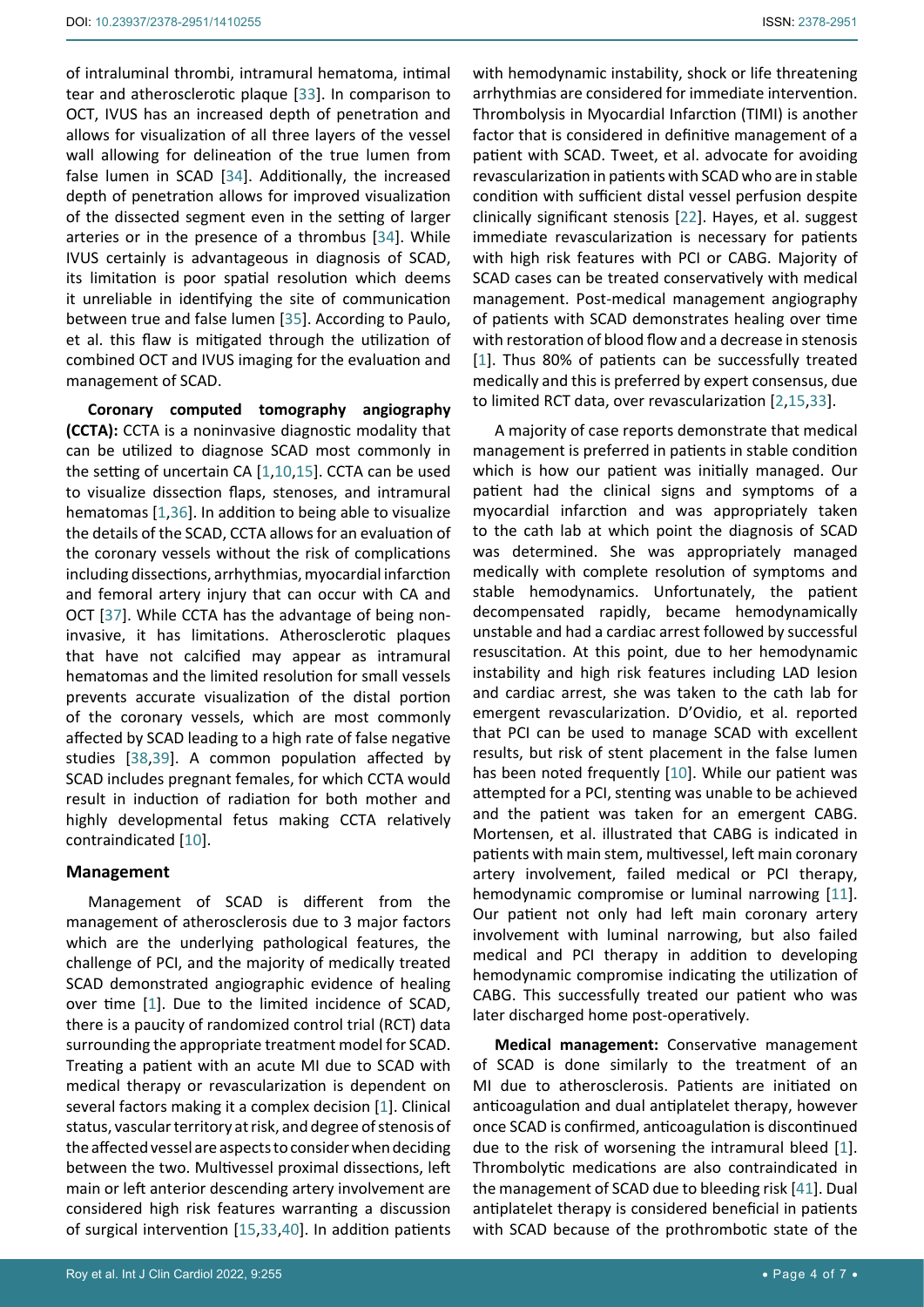intimal tear and formation of intramural hematomas [[25](#page-5-21)]. In addition to dual antiplatelet therapy, patients are started on beta-blockers, statins and angiotensinconverting enzyme inhibitors (ACEi) or angiotensinreceptor blockers (ARBs).

Beta-blockers have been shown to have a preventive effect in the recurrence of SCAD. Saw, et al. found that the use of beta-blockers resulted in a 64% decrease in the incidence of recurrent SCAD over the course of 3 years [[42\]](#page-6-4). Suzuki, et al. elucidated that beta-blockers seemed to reduce arterial stress, preventing further dissection, a principle originating in the treatment of aortic dissections [[43\]](#page-6-5). Martins, et al. illustrated that beta blockers have the additional potential to facilitate healing and reduce shear stress placed on arteries thus preventing true lumen patency and thrombotic occlusion [[44](#page-6-6)]. Similarly, ACEi and ARBs are used in patients with SCAD if left ventricular dysfunction is present or when the ejection fraction falls under 40% and statins are prescribed in cases of hyperlipidemia [\[1](#page-4-0),[15\]](#page-5-5).

**Operative:** Operative management of SCAD includes PCI and CABG. PCI in patients with SCAD is challenging and success rates range from 47% to 72% [[2](#page-4-5),[22](#page-5-18),[40](#page-6-2)]. Complications from using PCI include the use of multiple stents in the case of long lesions, coronary wires entering the false lumen causing vessel occlusion, iatrogenic injury and loss of -distal-vessel patency or retrograde extension to more proximal vessels due to hematoma progression [\[45](#page-6-7)]. An adverse effect seen in long-term follow up of SCAD patients being treated with PCI include stent malposition due to resorption of the intramural hematoma over time [\[19](#page-5-12),[46](#page-6-8)]. One burgeoning alternative with limited case studies is the use of cutting balloon angiography (CBA), which causes fenestration in the false lumen to allow for communication back from the false lumen to the true lumen distal to the lesion [[47](#page-6-9)]. Due to limited randomized control trial data, longterm outcomes, and limited case reports, the utilization of CBA is not widely accepted. There are several factors associated with deciding to use CBA for SCAD. The dissected wall of the artery is frail, and thus susceptible to perforation limiting CBA to small diameter balloons and low inflation pressures. According to Main, et al. CBA should be avoided in vessels < 2 mm in diameter and vessels which are not tortuous [[47](#page-6-9)]. In addition, utilization of CBA in the left main has not yet been studied and is associated with increased risk due to the size of the vessel. Current expert consensus for SCAD recommend lesions involving the left main require CABG for optimal therapy [\[41\]](#page-6-0). While outcomes for PCI and CABG are still debated for SCAD, this novel therapy of CBA needs to be studied through randomized control trials to evaluate its efficacy in managing SCAD with failed medical therapy.

While PCI may be done successfully, complications make it a challenging procedure. Meanwhile, CABG for revascularization has been successful [[22\]](#page-5-18). CABG is reserved for SCAD involving high-risk lesions involving the left main or left anterior descending artery where attempts at PCI have failed, or in those whose large areas of myocardium are at risk and medical therapy alone is unable to treat the ischemia [[1](#page-4-0),[22](#page-5-18)]. According to Shah, et al. CABG is the preferred treatment for hemodynamically unstable patients and first line in patients with large left main stem dissections [[16](#page-5-6)]. Almaddah, et al. showed that in addition to hemodynamically unstable patients and left-main dissections, patients with ventricular arrhythmias are also candidates for CABG [\[48](#page-6-3)].

## **Recommendation**

While there is a paucity of data regarding the treatment of SCAD, our case report uniquely demonstrates both conservative and surgical management outcomes for a patient with SCAD. Our recommendation is to attempt conservative management with close monitoring for possible conversion into a high risk case. In addition, SCAD of the LAD should be even closely monitored due to the vascular territory at risk in the case conservative management fails. High risk SCAD should be evaluated for emergent revascularization with PCI or CABG. Close monitoring, early recognition and prompt surgical management with PCI/CABG lead to a successful outcome.

## **Authors Consent**

Consent was obtained to publish this case report.

## **Declarations**

None.

## **References**

- <span id="page-4-0"></span>1. [Kim ESH \(2020\) Spontaneous coronary-artery dissection.](https://www.nejm.org/doi/full/10.1056/NEJMra2001524)  [N Engl J Med 383: 2358-2370.](https://www.nejm.org/doi/full/10.1056/NEJMra2001524)
- <span id="page-4-5"></span>2. [Saw J, Starovoytov A, Humphries K, Sheth T, So D, et al.](https://pubmed.ncbi.nlm.nih.gov/30698711/)  [\(2019\) Canadian spontaneous coronary artery dissection](https://pubmed.ncbi.nlm.nih.gov/30698711/)  [cohort study: In-hospital and 30-day outcomes. Eur Heart](https://pubmed.ncbi.nlm.nih.gov/30698711/)  [J 40: 1188-1197.](https://pubmed.ncbi.nlm.nih.gov/30698711/)
- <span id="page-4-4"></span>3. [Clare R, Duan L, Phan D, Moore N, Jorgensen M, et al.](https://pubmed.ncbi.nlm.nih.gov/31084345/)  [\(2019\) Characteristics and clinical outcomes of patients](https://pubmed.ncbi.nlm.nih.gov/31084345/)  [with spontaneous coronary artery dissection. J Am Heart](https://pubmed.ncbi.nlm.nih.gov/31084345/)  [Assoc 8: e012570.](https://pubmed.ncbi.nlm.nih.gov/31084345/)
- 4. [Kok SN, Hayes SN, Michael Cutrer F, Raphael CE, Gulati](https://pubmed.ncbi.nlm.nih.gov/30561271/)  [R, et al. \(2018\) Prevalence and clinical factors of migraine](https://pubmed.ncbi.nlm.nih.gov/30561271/)  [in patients with spontaneous coronary artery dissection. J](https://pubmed.ncbi.nlm.nih.gov/30561271/)  [Am Heart Assoc 7: e010140.](https://pubmed.ncbi.nlm.nih.gov/30561271/)
- <span id="page-4-1"></span>5. [García-Guimaraes M, Bastante T, Macaya F, Roura G, Sanz](https://pubmed.ncbi.nlm.nih.gov/32418854/)  [R, et al. \(2021\) Spontaneous coronary artery dissection](https://pubmed.ncbi.nlm.nih.gov/32418854/)  [in Spain: Clinical and angiographic characteristics,](https://pubmed.ncbi.nlm.nih.gov/32418854/)  [management, and in-hospital events. Rev Esp Cardiol](https://pubmed.ncbi.nlm.nih.gov/32418854/)  [\(Engl Ed\) 74: 15-23.](https://pubmed.ncbi.nlm.nih.gov/32418854/)
- <span id="page-4-2"></span>6. [Faden MS, Bottega N, Benjamin A, Brown RN \(2016\) A](https://pubmed.ncbi.nlm.nih.gov/27411842/)  [nationwide evaluation of spontaneous coronary artery](https://pubmed.ncbi.nlm.nih.gov/27411842/)  [dissection in pregnancy and the puerperium. Heart 102:](https://pubmed.ncbi.nlm.nih.gov/27411842/)  [1974-1979.](https://pubmed.ncbi.nlm.nih.gov/27411842/)
- <span id="page-4-3"></span>7. [Tweet MS, Hayes SN, Codsi E, Gulati R, Rose CH, et al.](https://pubmed.ncbi.nlm.nih.gov/28728686/)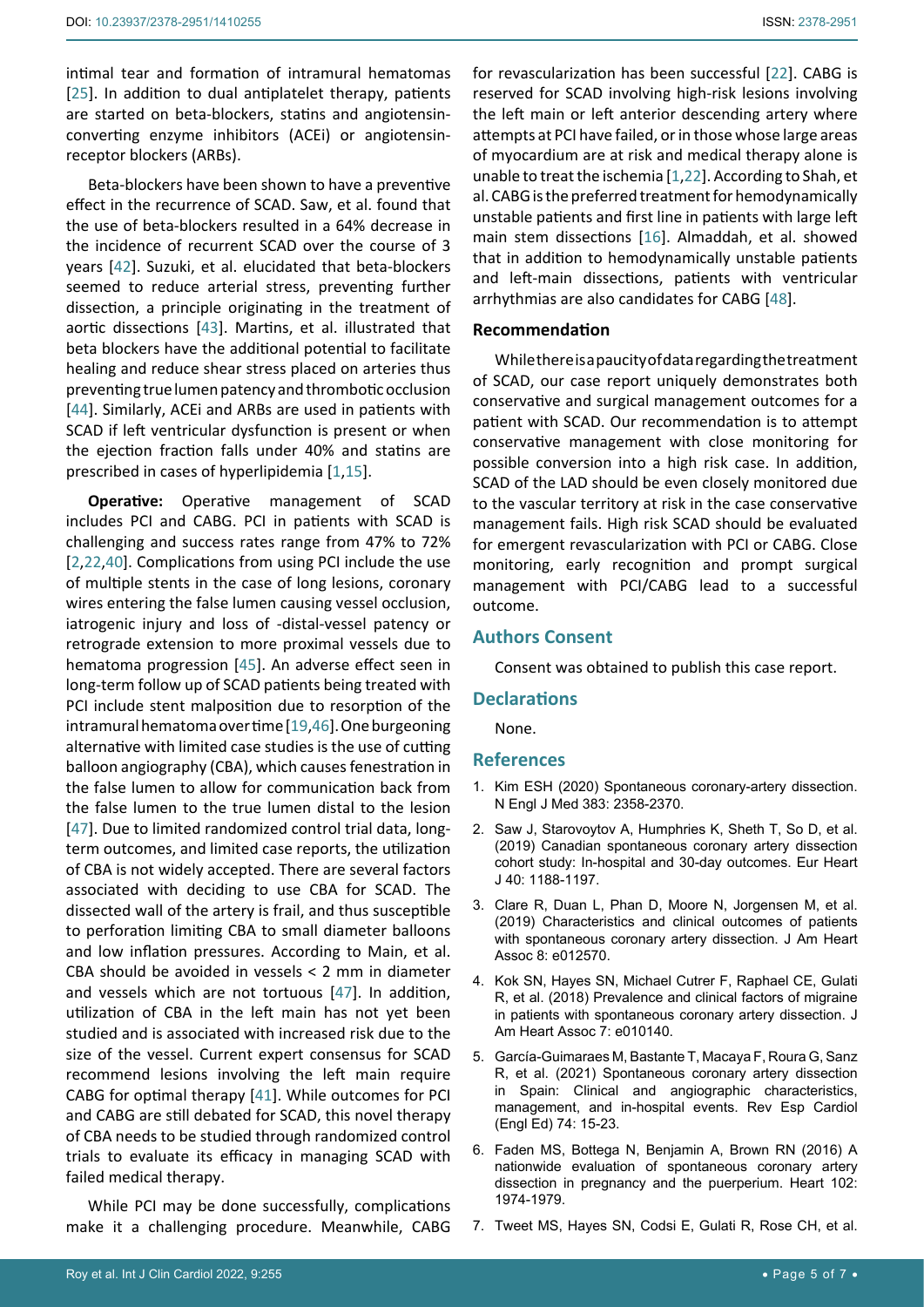[\(2017\) Spontaneous coronary artery dissection associated](https://pubmed.ncbi.nlm.nih.gov/28728686/)  [with pregnancy. J Am Coll Cardiol 70: 426-435.](https://pubmed.ncbi.nlm.nih.gov/28728686/)

- <span id="page-5-0"></span>8. [Lewey J, El Hajj SC, Hayes SN \(2022\) Spontaneous](https://pubmed.ncbi.nlm.nih.gov/35084994/)  [coronary artery dissection: New insights into this not-so](https://pubmed.ncbi.nlm.nih.gov/35084994/)[rare condition. Annu Rev Med 73: 339-354.](https://pubmed.ncbi.nlm.nih.gov/35084994/)
- <span id="page-5-1"></span>9. [Gad MM, Mahmoud AN, Saad AM, Bazarbashi N, Ahuja](https://pubmed.ncbi.nlm.nih.gov/32327089/)  [KR, et al. \(2020\) Incidence, clinical presentation, and](https://pubmed.ncbi.nlm.nih.gov/32327089/)  [causes of 30-day readmission following hospitalization with](https://pubmed.ncbi.nlm.nih.gov/32327089/)  [spontaneous coronary artery dissection. JACC Cardiovasc](https://pubmed.ncbi.nlm.nih.gov/32327089/)  [Interv 13: 921-932.](https://pubmed.ncbi.nlm.nih.gov/32327089/)
- <span id="page-5-8"></span>10. [D'Ovidio C, Sablone S, Carnevale A \(2015\) Spontaneous](https://pubmed.ncbi.nlm.nih.gov/25678077/)  [coronary artery dissection: Case report and literature](https://pubmed.ncbi.nlm.nih.gov/25678077/)  [review. J Forensic Sci 60: 801-806.](https://pubmed.ncbi.nlm.nih.gov/25678077/)
- <span id="page-5-2"></span>11. [Mortensen KH, Thuesen L, Kristensen IB, Christiansen EH](https://pubmed.ncbi.nlm.nih.gov/19496145/)  [\(2009\) Spontaneous coronary artery dissection: A Western](https://pubmed.ncbi.nlm.nih.gov/19496145/)  [Denmark heart registry study. Catheter Cardiovasc Interv](https://pubmed.ncbi.nlm.nih.gov/19496145/)  [74: 710-717.](https://pubmed.ncbi.nlm.nih.gov/19496145/)
- <span id="page-5-3"></span>12. [Moulson N, Kelly J, Iqbal MB, Saw J \(2018\) Histopathology](https://pubmed.ncbi.nlm.nih.gov/29680214/)  [of coronary fibromuscular dysplasia causing spontaneous](https://pubmed.ncbi.nlm.nih.gov/29680214/)  [coronary artery dissection. JACC Cardiovasc Interv 11:](https://pubmed.ncbi.nlm.nih.gov/29680214/)  [909-910.](https://pubmed.ncbi.nlm.nih.gov/29680214/)
- 13. [Lie JT, Berg KK \(1987\) Isolated fibromuscular dysplasia](https://pubmed.ncbi.nlm.nih.gov/3596585/)  [of the coronary arteries with spontaneous dissection and](https://pubmed.ncbi.nlm.nih.gov/3596585/)  [myocardial infarction. Hum Pathol 18: 654-656.](https://pubmed.ncbi.nlm.nih.gov/3596585/)
- <span id="page-5-4"></span>14. Hill LD, Antonius JI (1965) Arterial dysplasia: An important surgical lesion. Arch Surg 90: 585-595.
- <span id="page-5-5"></span>15. [Hayes SN, Kim ESH, Saw J, Adlam D, Arslanian-Engoren](https://pubmed.ncbi.nlm.nih.gov/29472380/)  [C, et al. \(2018\) Spontaneous coronary artery dissection:](https://pubmed.ncbi.nlm.nih.gov/29472380/)  [Current state of the science: A scientific statement from the](https://pubmed.ncbi.nlm.nih.gov/29472380/)  [American Heart Association. Circulation 137: e523-e557.](https://pubmed.ncbi.nlm.nih.gov/29472380/)
- <span id="page-5-6"></span>16. [Shah SR, Alweis R \(2018\) Acute coronary artery dissection:](https://pubmed.ncbi.nlm.nih.gov/29239886/)  [A review of the literature and current evidence. Cardiol Rev](https://pubmed.ncbi.nlm.nih.gov/29239886/)  [26: 274-276.](https://pubmed.ncbi.nlm.nih.gov/29239886/)
- <span id="page-5-7"></span>17. [Antonutti M, Baldan F, Lanera C, Spedicato L, Zanuttinia](https://www.sciencedirect.com/science/article/abs/pii/S0167527320339930)  [D, et al. \(2021\) Spontaneous coronary artery dissection:](https://www.sciencedirect.com/science/article/abs/pii/S0167527320339930)  [Role of prognostic markers and relationship with genetic](https://www.sciencedirect.com/science/article/abs/pii/S0167527320339930)  [analysis. Int J Cardiol 326: 19-29.](https://www.sciencedirect.com/science/article/abs/pii/S0167527320339930)
- <span id="page-5-9"></span>18. [Vrints CJM \(2010\) Spontaneous coronary artery dissection.](https://pubmed.ncbi.nlm.nih.gov/20448134/)  [Heart 96: 801-808.](https://pubmed.ncbi.nlm.nih.gov/20448134/)
- <span id="page-5-12"></span>19. [Alfonso F, Bastante T, Rivero F, Cuesta J, Benedicto A, et](https://pubmed.ncbi.nlm.nih.gov/25131524/)  [al. \(2014\) Spontaneous coronary artery dissection. Circ J](https://pubmed.ncbi.nlm.nih.gov/25131524/)  [78: 2099-2110.](https://pubmed.ncbi.nlm.nih.gov/25131524/)
- <span id="page-5-16"></span>20. [Suga T, Hatori T, Oyama K, Suga Y, Imai K, et al. \(2018\)](https://link.springer.com/article/10.1007/s12928-017-0480-y)  [Spontaneous coronary artery dissection with a collateral](https://link.springer.com/article/10.1007/s12928-017-0480-y)  [vessel. Cardiovascular Intervention and Therapeutics 33:](https://link.springer.com/article/10.1007/s12928-017-0480-y)  [295-296.](https://link.springer.com/article/10.1007/s12928-017-0480-y)
- <span id="page-5-17"></span>21. [Lettieri C, Zavalloni D, Rossini R, Morici N, Ettori F,](https://pubmed.ncbi.nlm.nih.gov/25937347/)  [et al. \(2015\) Management and long-term prognosis of](https://pubmed.ncbi.nlm.nih.gov/25937347/)  [spontaneous coronary artery dissection. Am J Cardiol 116:](https://pubmed.ncbi.nlm.nih.gov/25937347/)  [66-73.](https://pubmed.ncbi.nlm.nih.gov/25937347/)
- <span id="page-5-18"></span>22. [Tweet MS, Eleid MF, Best PJM, Lennon RJ, Lerman A,](https://pubmed.ncbi.nlm.nih.gov/25406203/)  [et al. \(2014\) Spontaneous coronary artery dissection:](https://pubmed.ncbi.nlm.nih.gov/25406203/)  [Revascularization versus conservative therapy. Circ](https://pubmed.ncbi.nlm.nih.gov/25406203/)  [Cardiovasc Interv 7: 777-786.](https://pubmed.ncbi.nlm.nih.gov/25406203/)
- <span id="page-5-19"></span>23. [Luong C, Starovoytov A, Heydari M, Sedlak T, Aymong](https://onlinelibrary.wiley.com/doi/abs/10.1002/ccd.26977)  [E, et al. \(2017\) Clinical presentation of patients with](https://onlinelibrary.wiley.com/doi/abs/10.1002/ccd.26977)  [spontaneous coronary artery dissection. Catheterization](https://onlinelibrary.wiley.com/doi/abs/10.1002/ccd.26977)  [and Cardiovascular Interventions 89: 1149-1154.](https://onlinelibrary.wiley.com/doi/abs/10.1002/ccd.26977)
- <span id="page-5-20"></span>24. [Lindor RA, Tweet MS, Goyal KA, Lohse CM, Gulati R, et](https://pubmed.ncbi.nlm.nih.gov/27727035/)  [al. \(2017\) Emergency department presentation of patients](https://pubmed.ncbi.nlm.nih.gov/27727035/)  [with spontaneous coronary artery dissection. J Emerg Med](https://pubmed.ncbi.nlm.nih.gov/27727035/)  [52: 286-291.](https://pubmed.ncbi.nlm.nih.gov/27727035/)
- <span id="page-5-21"></span>25. [Boulmpou A, Kassimis G, Zioutas D, Meletidou M,](https://pubmed.ncbi.nlm.nih.gov/32173331/)  [Mouselimis D, et al. \(2020\) Spontaneous coronary](https://pubmed.ncbi.nlm.nih.gov/32173331/)  [artery dissection \(SCAD\): Case series and mini review.](https://pubmed.ncbi.nlm.nih.gov/32173331/)  [Cardiovasc Revasc Med 21: 1450-1456.](https://pubmed.ncbi.nlm.nih.gov/32173331/)
- <span id="page-5-22"></span>26. [Tweet MS, Hayes SN, Pitta SR, Simari RD, Lerman A, et](https://pubmed.ncbi.nlm.nih.gov/22800851/)  [al. \(2012\) Clinical features, management, and prognosis of](https://pubmed.ncbi.nlm.nih.gov/22800851/)  [spontaneous coronary artery dissection. Circulation 126:](https://pubmed.ncbi.nlm.nih.gov/22800851/)  [579-588.](https://pubmed.ncbi.nlm.nih.gov/22800851/)
- <span id="page-5-23"></span>27. [Afzal A, Sarmast S, Choi JW, McCullough PA, Schussler JM](https://pubmed.ncbi.nlm.nih.gov/28509891/)  [\(2017\) Spontaneous coronary artery dissection: A review](https://pubmed.ncbi.nlm.nih.gov/28509891/)  [of pathogenesis, presentations, treatment, and outcomes.](https://pubmed.ncbi.nlm.nih.gov/28509891/)  [Rev Cardiovasc Med 18: 29-36.](https://pubmed.ncbi.nlm.nih.gov/28509891/)
- <span id="page-5-10"></span>28. [Guragai N, Patel H, Patel K, Viguri A, Shamoon F, et al.](https://pubmed.ncbi.nlm.nih.gov/28635247/)  [\(2017\) Spontaneous coronary dissection of left anterior](https://pubmed.ncbi.nlm.nih.gov/28635247/)  [descending artery complicated by retrograde extension of](https://pubmed.ncbi.nlm.nih.gov/28635247/)  [dissection and involvement of left main artery: Successful](https://pubmed.ncbi.nlm.nih.gov/28635247/)  [management with percutaneous coronary intervention.](https://pubmed.ncbi.nlm.nih.gov/28635247/)  [Minerva Cardioangiol 65: 444-446.](https://pubmed.ncbi.nlm.nih.gov/28635247/)
- <span id="page-5-11"></span>29. [Ito H, Taylor L, Bowman M, Fry ETA, Hermiller JB, et al.](https://pubmed.ncbi.nlm.nih.gov/21439531/)  [\(2011\) Presentation and therapy of spontaneous coronary](https://pubmed.ncbi.nlm.nih.gov/21439531/)  [artery dissection and comparisons of postpartum versus](https://pubmed.ncbi.nlm.nih.gov/21439531/)  [nonpostpartum cases. Am J Cardiol 107: 1590-1596.](https://pubmed.ncbi.nlm.nih.gov/21439531/)
- <span id="page-5-13"></span>30. [Ishibashi K, Kitabata H, Akasaka T \(2009\) Intracoronary](https://pubmed.ncbi.nlm.nih.gov/19401282/)  [optical coherence tomography assessment of spontaneous](https://pubmed.ncbi.nlm.nih.gov/19401282/)  [coronary artery dissection. Heart 95: 818.](https://pubmed.ncbi.nlm.nih.gov/19401282/)
- <span id="page-5-14"></span>31. [Lim C, Banning A, Channon K \(2010\) Optical coherence](https://pubmed.ncbi.nlm.nih.gov/21041856/)  [tomography in the diagnosis and treatment of spontaneous](https://pubmed.ncbi.nlm.nih.gov/21041856/)  [coronary artery dissection. J Invasive Cardiol 22: 559-560.](https://pubmed.ncbi.nlm.nih.gov/21041856/)
- <span id="page-5-15"></span>32. [Jackson R, Al-Hussaini A, Joseph S, van Soest G, Wood](https://pubmed.ncbi.nlm.nih.gov/30878439/)  [A, et al. \(2019\) Spontaneous coronary artery dissection:](https://pubmed.ncbi.nlm.nih.gov/30878439/)  [Pathophysiological insights from optical coherence](https://pubmed.ncbi.nlm.nih.gov/30878439/)  [tomography. JACC Cardiovasc Imaging 12: 2475-2488.](https://pubmed.ncbi.nlm.nih.gov/30878439/)
- <span id="page-5-24"></span>33. [Adlam D, Alfonso F, Maas A, Vrints C \(2018\) European](https://pubmed.ncbi.nlm.nih.gov/29481627/)  [Society of Cardiology, acute cardiovascular care](https://pubmed.ncbi.nlm.nih.gov/29481627/)  [association, SCAD study group: A position paper on](https://pubmed.ncbi.nlm.nih.gov/29481627/)  [spontaneous coronary artery dissection. Eur Heart J 39:](https://pubmed.ncbi.nlm.nih.gov/29481627/)  [3353-3368.](https://pubmed.ncbi.nlm.nih.gov/29481627/)
- <span id="page-5-25"></span>34. [Swamy PM, Parwani P, Mamas MA, Bharadwaj AS](https://link.springer.com/article/10.1007/s12410-020-09547-x)  [\(2020\) Role of intravascular imaging in the diagnosis and](https://link.springer.com/article/10.1007/s12410-020-09547-x)  [treatment of spontaneous coronary artery dissection.](https://link.springer.com/article/10.1007/s12410-020-09547-x)  [Current Cardiovascular Imaging Reports 13: 27.](https://link.springer.com/article/10.1007/s12410-020-09547-x)
- <span id="page-5-26"></span>35. [Paulo M, Sandoval J, Lennie V, Dutary J, Medina M, et al.](https://pubmed.ncbi.nlm.nih.gov/23747066/)  [\(2013\) Combined use of OCT and IVUS in spontaneous](https://pubmed.ncbi.nlm.nih.gov/23747066/)  [coronary artery dissection. JACC Cardiovasc Imaging 6:](https://pubmed.ncbi.nlm.nih.gov/23747066/)  [830-832.](https://pubmed.ncbi.nlm.nih.gov/23747066/)
- <span id="page-5-27"></span>36. [Pozo-Osinalde E, García-Guimaraes M, Bastante T,](https://pubmed.ncbi.nlm.nih.gov/31658141/)  [Cruz Aguilera M, Rodríguez-Alcudia D, et al. \(2020\)](https://pubmed.ncbi.nlm.nih.gov/31658141/)  [Characteristic findings of acute spontaneous coronary](https://pubmed.ncbi.nlm.nih.gov/31658141/)  [artery dissection by cardiac computed tomography. Coron](https://pubmed.ncbi.nlm.nih.gov/31658141/)  [Artery Dis 31: 293-299.](https://pubmed.ncbi.nlm.nih.gov/31658141/)
- <span id="page-5-28"></span>37. [Bluemke DA, Achenbach S, Budoff M, Gerber TC, Gersh B,](https://pubmed.ncbi.nlm.nih.gov/18586979/)  [et al. \(2008\) Noninvasive coronary artery imaging: Magnetic](https://pubmed.ncbi.nlm.nih.gov/18586979/)  [resonance angiography and multidetector computed](https://pubmed.ncbi.nlm.nih.gov/18586979/)  [tomography angiography: A scientific statement from the](https://pubmed.ncbi.nlm.nih.gov/18586979/)  [american heart association committee on cardiovascular](https://pubmed.ncbi.nlm.nih.gov/18586979/)  [imaging and intervention of the council on cardiovascular](https://pubmed.ncbi.nlm.nih.gov/18586979/)  [radiology and intervention, and the councils on clinical](https://pubmed.ncbi.nlm.nih.gov/18586979/)  [cardiology and cardiovascular disease in the young.](https://pubmed.ncbi.nlm.nih.gov/18586979/)  [Circulation 118: 586-606.](https://pubmed.ncbi.nlm.nih.gov/18586979/)
- <span id="page-5-29"></span>38. [Tweet MS, Akhtar NJ, Hayes SN, Best PJM, Gulati R, et](https://www.ncbi.nlm.nih.gov/pmc/articles/PMC6027604/)  [al. \(2019\) Spontaneous coronary artery dissection: Acute](https://www.ncbi.nlm.nih.gov/pmc/articles/PMC6027604/)  [findings on coronary computed tomography angiography.](https://www.ncbi.nlm.nih.gov/pmc/articles/PMC6027604/)  [Eur Heart J Acute Cardiovasc Care 8: 467-475.](https://www.ncbi.nlm.nih.gov/pmc/articles/PMC6027604/)